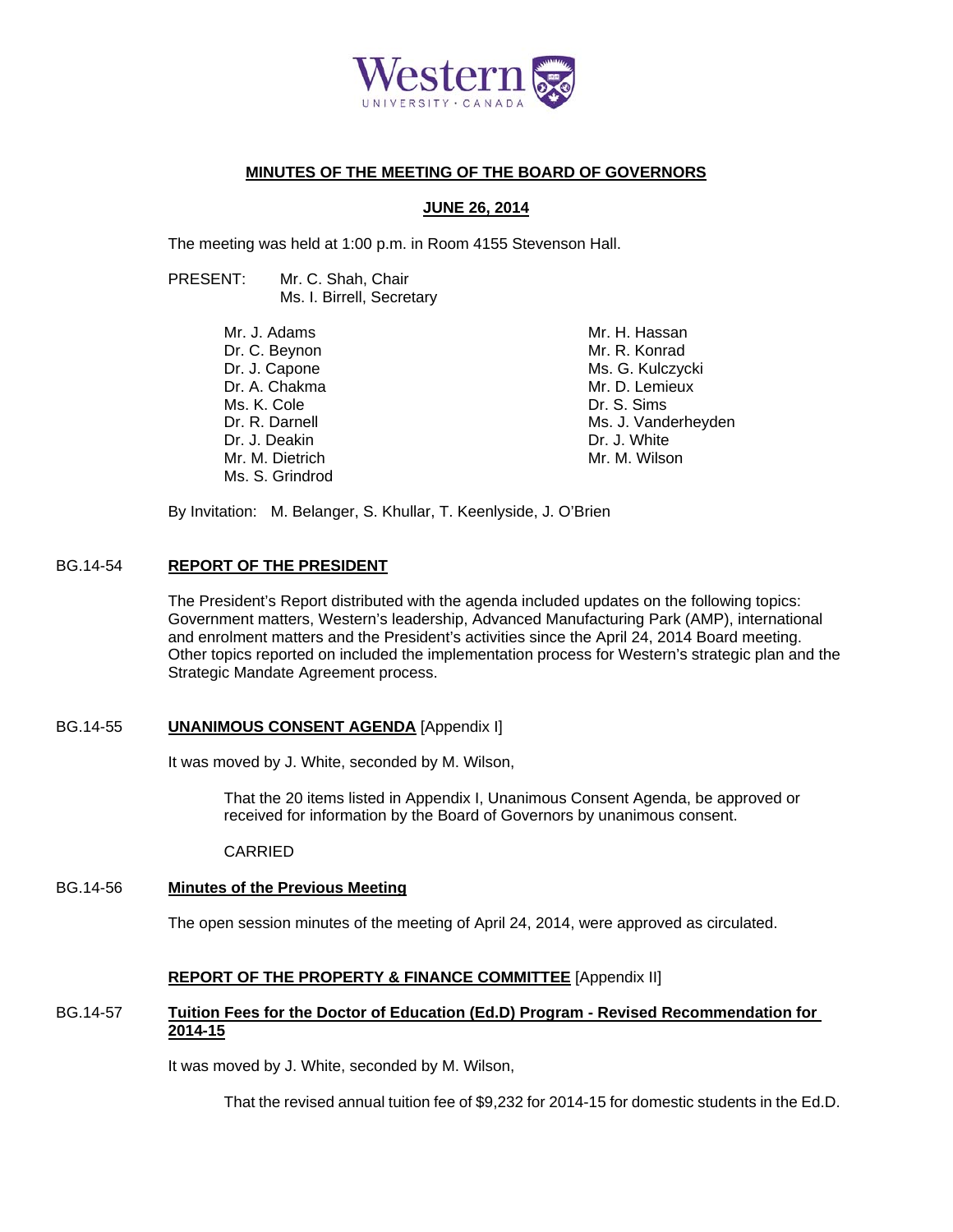Program be approved.

CARRIED By Unanimous Consent.

## BG.14-58 **INFORMATION ITEMS REPORTED BY THE PROPERTY & FINANCE COMMITTEE**

The Report of the Property & Finance Committee, detailed in Appendix II, contained the following items that were received for information by unanimous consent:

- Research Chair in Better Kidney Health
- Dr. John W.D. and Susan McDonald Chair in Inflammatory Bowel Disease
- Dr. Robert Lindsay Chair in Dialysis Research and Innovation
- Stephen Dattels Chair in Corporate Finance Extension
- Additional Supplementary Fees
	- (a) Dental Kit Fees 2014-15
	- (b) UHIP Fees for 2014-15
	- (c) Visiting Student (Research Only) Processing Fee
- Renaming the Accelerator Centre to the Collider Centre for Technology and Commercialization
- New and Revised Scholarships

## **REPORT OF THE SENIOR OPERATIONS COMMITTEE** [Appendix III]

#### BG.14-59 **Information Item Reported by the Senior Operations Committee**

The Report of the Senior Operations Committee, detailed in Appendix III, contained the following item that was received for information by unanimous consent:

University Discipline Appeals Committee - Membership

### **REPORT OF THE AUDIT COMMITTEE** [Appendix IV]

### BG.14-60 **Retirement Income Fund Financial Statements for the year ended December 31, 2013**

It was moved by D. Lemieux, seconded by A. Chakma,

 That the audited financial statements for the University of Western Ontario Retirement Income Funds for the calendar year 2013 be approved.

CARRIED

# BG.14-61 **Proposal to Discontinue Retirement Income Fund Program**

[Declaration of Conflict of Interest: J. Vanderheyden]

The Board received the following motion for information at this meeting. A vote on the motion will not be held until September.

That the Board of Governors approve the discontinuation of the Western Retirement Fund (RIF Program) in principle, subject to the identification of a preferred external provider whose proposed program will meet requirements and specifications outlined below; and

That the authority to select and negotiate an agreement with a preferred external provider be delegated to the President, the Vice-President (Resources & Operations), the Associate Vice-President (Human Resources), the Chair of the Board and the Chair of the Audit Committee.

Specifications for Provider:

• currently in the RIF/LIF business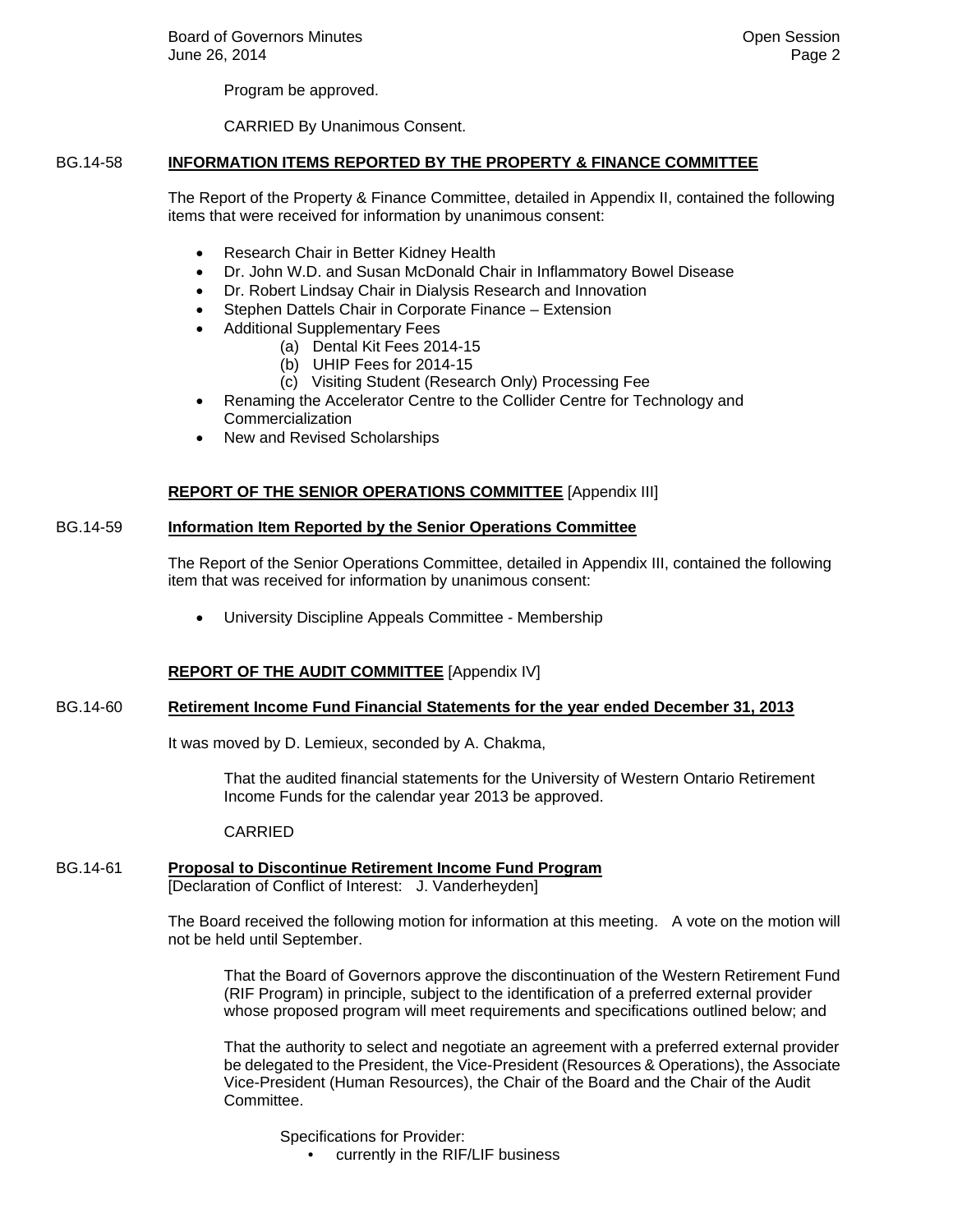- offer comparable investment options
- offer competitive fees less than 85 bps for a similar overall asset mix
- offer enhanced member services

Ms. O'Brien, Associate Vice-President (Human Resources), presented the rationale for the recommendation to discontinue the Retirement Income Fund program. She reported that over time the market place has changed significantly and Western is not able to offer the full range of investment options now available for retirees. Another disadvantage is that the University is not able to provide investment advice leading to concerns that members may not be making the most advantageous investment decisions. The University, through the Board of Governors, has been appointed as an agent of The Northern Trust Company, Canada, to manage and administer all operational aspects of the Western RIFs. Western's Pension Boards are the delegated administrators of the master trust for the RIF, which does not include sponsorship or administration of the RIF. The University has delegated the day-to-day responsibility to Human Resources. The investment choices available under the Western RIFs are designed, implemented and managed in accordance with policies set out by the Pension Board for Academic Staff and Pension Board for Administrative Staff (Joint Pension Board).

Mr. Belanger provided an overview of Western's RIF program, using slides contained in Appendix IV, Annex 2. He noted that because of regulations, access to funds by RIF members is limited (can only access 10 of 15 options), changes can only be made monthly rather than daily, no investment advice is provided and the member must be a Canadian resident. Transfers of non-Ontario pension plan funds into the RIF are not permitted.

Before opening the floor for discussion, the Chair noted that the proposal to discontinue the RIF program had raised concerns with some plan members, and UWOFA, as evidenced by the summary table of comments received. He had met with UWOFA to hear their concerns. They were pleased to know that the Board would be considering the issue thoroughly and that a vote would be deferred to September.

Members expressed concern about the potential for increased costs for retirees if they moved to a commercial provider. It was noted that RIF members had implicit trust in Western's program that would not be there for an outside provider. It was also pointed out that faculty are experts in their areas of research, not finance. A detailed and careful transition plan would need to be in place if the decision was taken to discontinue.

Responding to questions regarding the RIF membership, M. Belanger advised that participation rates have dropped from 50% in 2005 to 12% in 2013. There are approximately 380 active members. In 2000, when the plan was implemented, the projection was 550 members by 2009. He said that at age 65 one-third of the members have withdrawn from the RIF. There is a concern that plan members should have the ability to invest their pension funds in ways that provide better returns. Third party options have improved and can now offer investment options not available through Western's plan.

J. O'Brien noted that she appreciated the concerns that had been raised but stressed it is important that members have access to an advising function relative to investing funds. Human Resources has two benefits consultants that can assist with information and education but cannot give investment advice. This is a serious disadvantage to members.

The Chair drew the discussion to a close noting that, assuming the results of the RFP for an external provider were satisfactory, the matter would be on the agenda at the September meeting.

### BG.14-62 **Information Items Reported by the Audit Committee**

The report of the Audit Committee, detailed in Appendix IV, contained the following items that were received for information by unanimous consent:

- Western Retirement Income Fund KPMG Audit Findings Report
- Western Retirement Plans Report to the Audit Committee for the year ended December 31, 2014
- Health, Safety and Wellness Annual Report 2013-14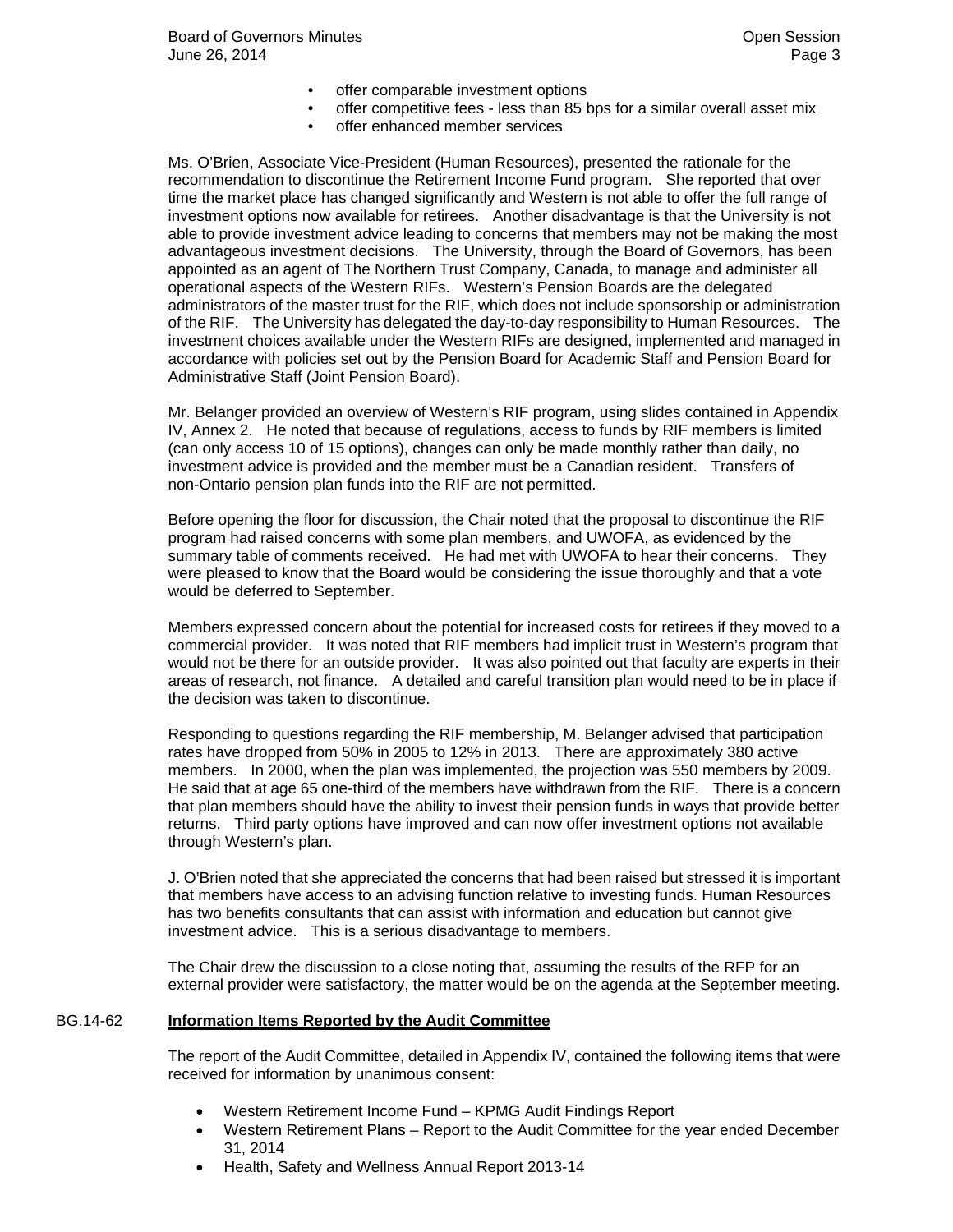#### **REPORT OF THE FUND RAISING AND DONOR RELATIONS COMMITTEE** [Appendix V]

#### BG.14-63 **Information Items reported by the Fund Raising and Donor Relations Committee**

The Report of the Fund Raising and Donor Relations Committee, detailed in Appendix V, contained the following items that were received for information by unanimous consent:

- Quarterly Report on Fundraising
- Imagine Canada Renewal

#### **ITEMS REFERRED BY SENATE** [Appendix VI]

## BG.14-64 **MAPP 7.9 – Policy on Collaborative Research**

The Board was advised that subsequent to the Senate meeting at which the revised policy was approved for forwarding to the Board, there was a suggestion that the term limit of five years for the initial term of an institute might not be appropriate in all cases. The Board approved a minor amendment (shown in bold, italics) to paragraph 2.00 in Section C: Terms and Renewal for Centres and Institutes as shown below:

The initial term of a Centre or Institute shall not *normally* exceed five years.

It was moved by C. Beynon, seconded by R. Konrad,

That MAPP 7.9, Policy on Collaborative Research revised as shown in Appendix VI, Annex 1 and as further amended by the Board of Governors at paragraph 2.00 of Section C: Terms and Renewal for Centres, be approved.

#### CARRIED

#### BG.14-65 **Name Change – Department of Pathology to Department of Pathology and Laboratory Medicine**

It was moved by J. White, seconded by M. Wilson,

That the proposal to change the name of the Department of Pathology in the Schulich School of Medicine & Dentistry to the Department of Pathology and Laboratory Medicine, be approved effective July 1, 2014.

CARRIED (by Unanimous Consent)

#### BG.14-66 **Information Items Referred by Senate**

Appendix VI, Items Referred by Senate, contained the following items that were received for information by unanimous consent:

- Update on Re-Profiling Internal Research Funding and dissolution of SUPAD
- Western International Report
- Faculty of Education; Revisions to the Bachelor of Education (B.Ed.) Program and Withdrawal of the Diploma in Education (Technological Studies)
- Reports of the Academic Colleague